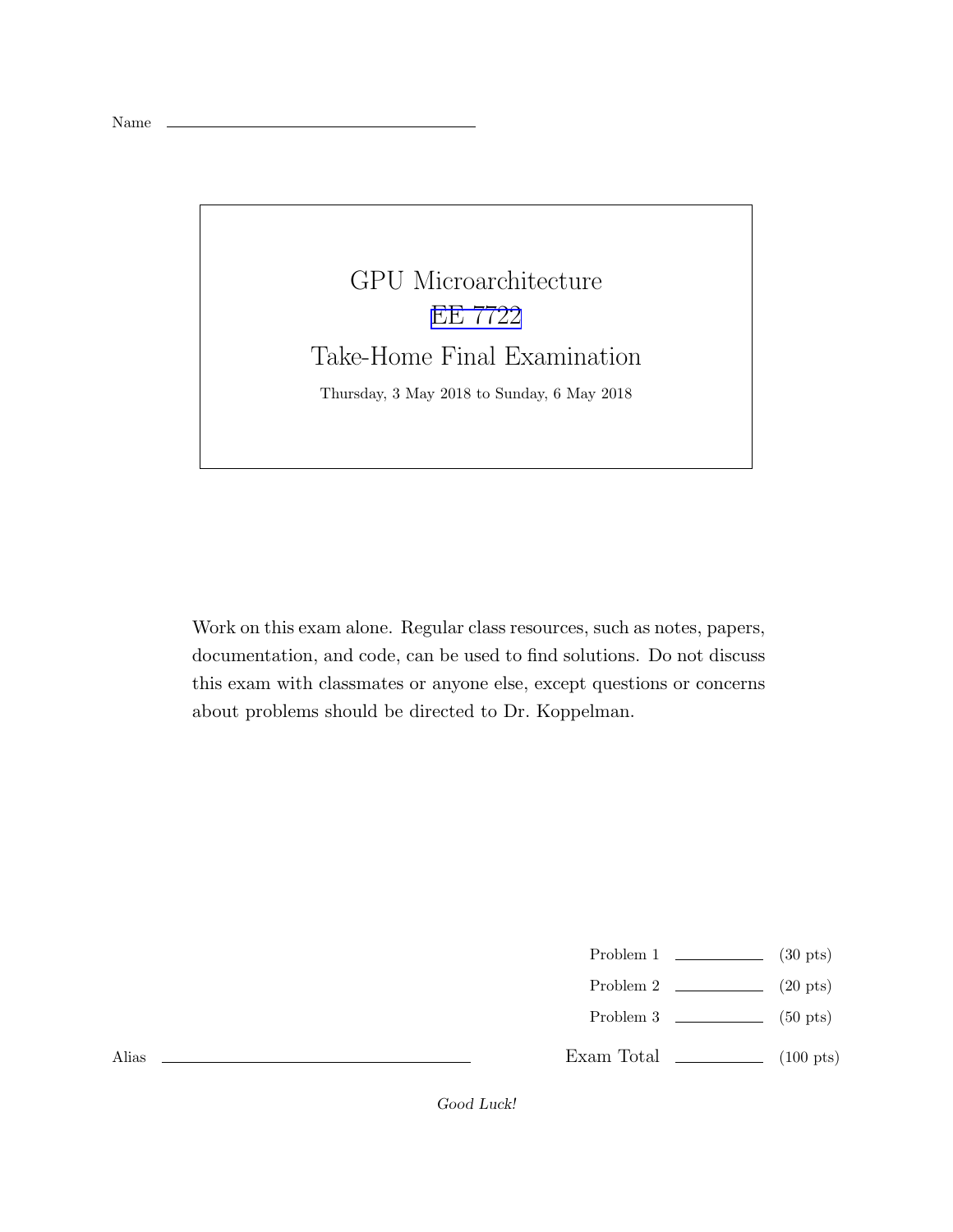Problem 1: [30 pts] The code appearing on the next page is based on the solution to Homework 4 in which the 1-bit split routine is improved. When use\_pop is set to true a warp ballot operation will be used to find the prefix sum within a warp. Otherwise warp shuffle instructions will be used.

Analyze the execution of each. Assume instruction latency of these instructions is 6 cycles, but for throughput of the instructions use NVIDIA resources.

(a) Show assumed assembly language instructions for the code. Reasonable simplifications are okay. It is important to identify special machine instructions for operations such as the ballot\_sync, popc, and shfl\_up\_sync. If necessary inspect SASS code and look for similar PTX instructions.

(b) Compute the latency of each variation from the start of the code fragment up to (but not including) the syncthreads. Use e for the value of elt\_per\_thread.

(c) Determine the number of threads needed to saturate instruction issue for each case.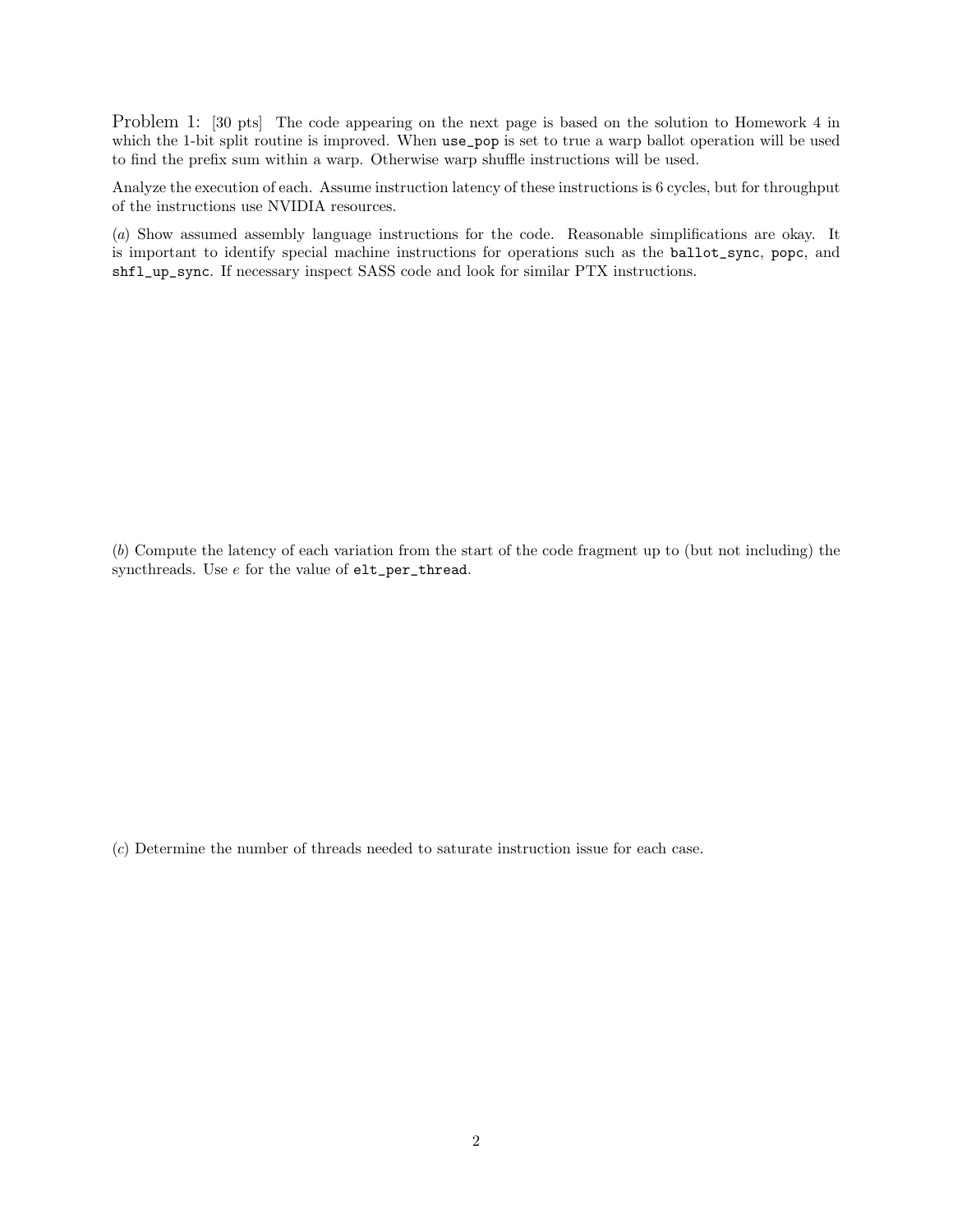Problem 1, continued: Code excerpt from 1-bit split.

```
// Initialize data for prefix sum of bit bit_pos, and make copy of key.
//
int my_ones_write = 0;
const bool use_pop = true;
const int wp_lg = 5;
const int wp\_sz = 1 \leq wp\_lg;const int wp_m k = wp_s z - 1;
const int lane = threadIdx.x & wp_mk;
const int wp\_idx = threadIdx.x \gg wp\_lg;const uint32_t msk = 0xfffffff;
int my_pf_wp = 0;
for ( int i = 0; i < elt_per_thread; i++ )
 {
    const int sidx = threadIdx.x * elt_per_thread + i;// Make a copy of key.
   //
   const Sort_Elt key = p1s.keys[ sidx ];
   const bool one = key & bit_mask;
   const uint32_t have_work_wp_v = __ballot_sync(msk,one);
   // Shift off bits corresponding to higher-numbered lanes.
    const uint32_t have_work_pf_v = have_work_wp_v << ( 31 - lane );
   const uint32_t my_pr_wp_i = \_popc(have\_work_pr_i);my_pf_wp \mathrel{+}= my_pf_wp_i;}
if ( lane == wp_mk ) p1s.prefix[wp_idx+1] = my_pfn_wp;
```

```
__syncthreads();
```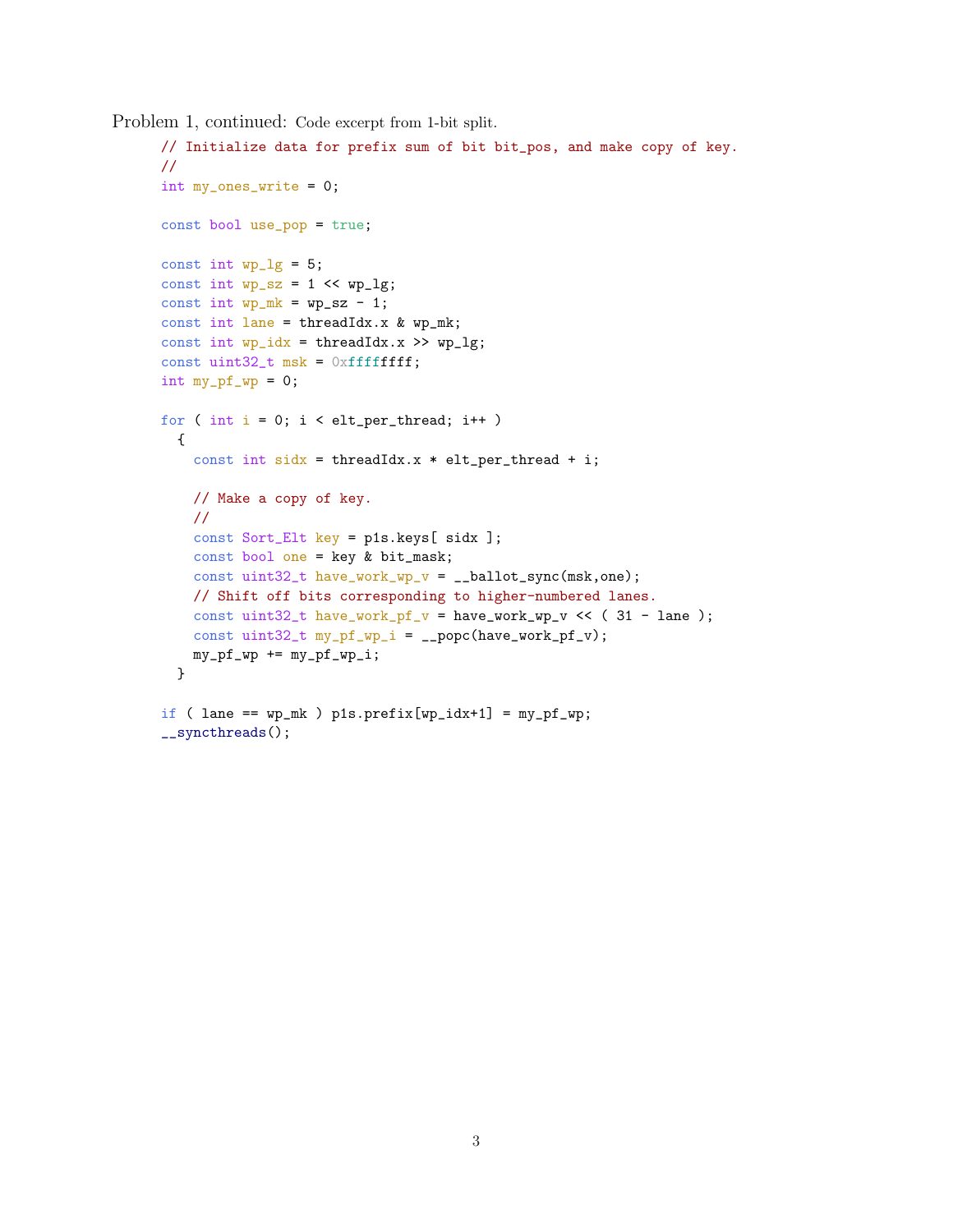Problem 2: [20 pts] Answer the following questions about TSIMT as described in Lucas TACO 15 a32.

(a) The instruction-to-instruction latency of dependent operations (what we call latency in class) of NVIDIA GPUs have dropped, from 22 in the Fermi generation to about 11 in Kepler to 6 in Pascal, and down to 4 in Volta, at least the scientific-computing priced GV100. Reducing latency might increase costs by requiring bypass networks. Is reducing latency as important in TSIMT? Explain.

(b) The TSIMT core presented in the paper is based on CC 1.x (Tesla) generation GPUs. It matches the instruction bandwidth of 8 FP instructions per cycle per SM. Design a TSIMT core for a Pascal 6.0 device (say, a GP100), lets call it the TiP core. Assume that the warp size is something specified in a launch. Note that the GP100 has 64 FP functional units per SM, not 128 as in other Pascal and Maxwell devices. The TiP core should match the 6.0 SM in FP bandwidth, the number of thread contexts, the number of registers, etc. Other reasonable changes can be made, such as whether a lane is scalar or can issue multiple threads per cycle (spatiotemporal).

Explain why in such a design it is important to have a user-configurable warp size, especially for when the number of threads per SM is low.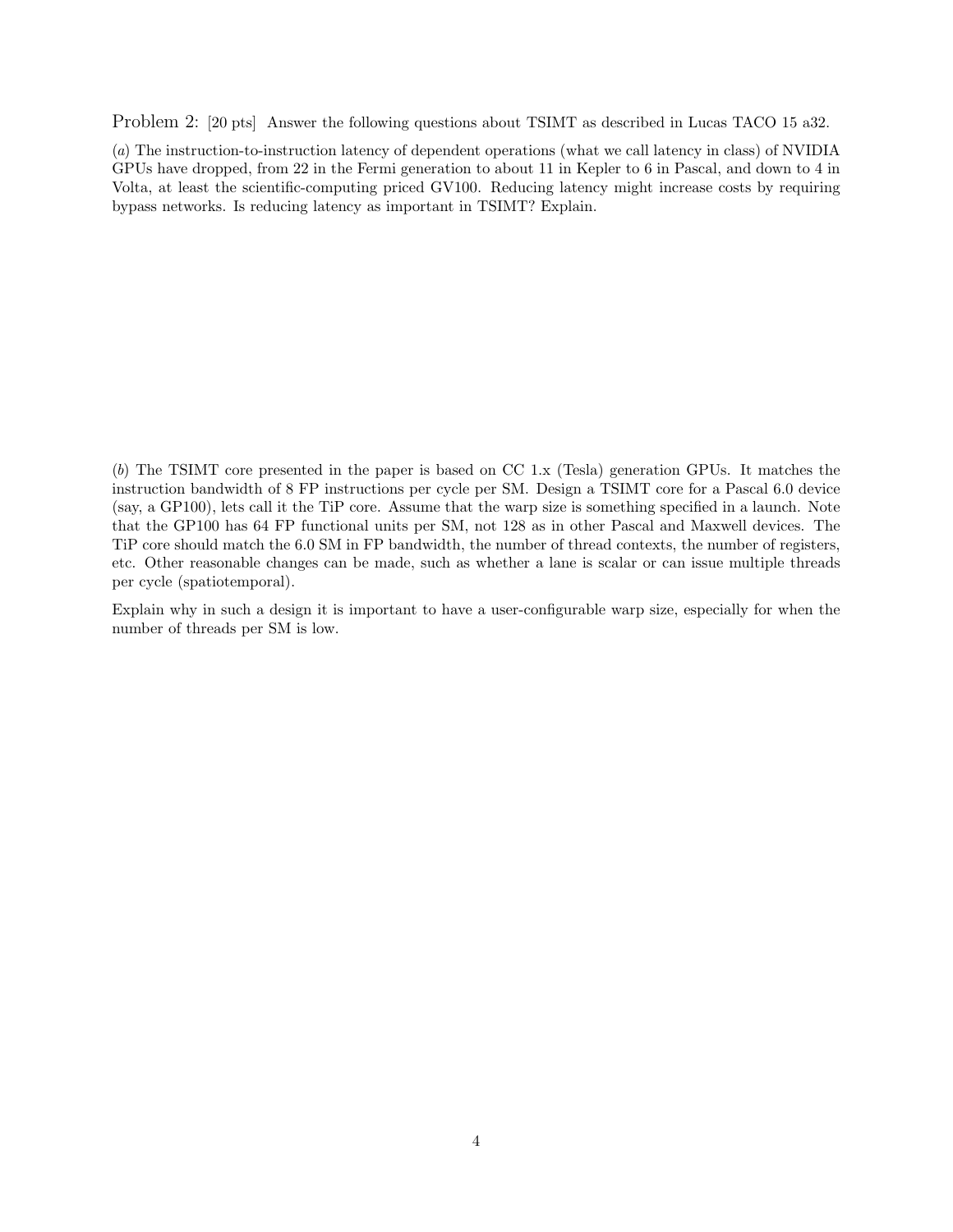Problem 3: [50 pts] An advantage of TSIMT not mentioned in the paper (and perhaps anywhere else) is that it is possible to execute reduction- and prefix-like calculations across the threads in a warp. Consider the prefix calculation needed for the 1-bit split sort. The amount of work for B elements in a serial implementation is  $B - 1$  additions. But the amount of work in our parallel prefix computation is  $O(B \lg B)$ operations. Since the threads in a warp execute sequentially in a TSIMT organization it is possible to design it so that an instruction in warp position  $i$  uses a value computed by the same instruction for warp position  $i-1$ . (The first thread in a warp is at position 0, the second thread is at position 1, etc. In SIMT GPUs a warp position is called a lane, but lane has a different meaning for TSIMT designs.) Call a TSIMT design with that functionality  $TiY$  (the Y is for bypass, since results would be bypassed from one thread to another [executing the same instruction] in a warp). TiY instructions can use a special source register, R<. The value of  $\mathbb{R}$  for the thread in warp position i is the result computed by the thread in warp position j where  $j < i$  is the highest numbered active thread. If i is the highest-numbered active thread in the warp the value of  $R$ is 0. (This initial value might vary by instructions, such as 1 for a multiply instruction, -1 for an AND, etc.)

A TiY can compute a prefix sum for values in a warp using just one add instruction. Call this the bypass method. For example,

```
// High level serial code.
p[0] = 0;for ( int i=1; i<32; i++ ) p[i] = p[i-1] + a[i];// Thread i operates on element a[i].
// R2 contains a[i], R< is p[i-1], R1 will be p[i]
// R< is value written to R1 by thread i-1, which is p[i-1]
IADD R1, R<, R2
```
The amount of work for a sum in a 32-thread warp is just 32, rather than  $32 \times 5c$ , where c is the number of instructions per iteration. (See the first problem.) For TiY not only is the amount of work less but each step is just one instruction, rather than the several instructions needed to implement the reduction tree.

Wow, this sounds great! In this problem take a closer look at the idea and analyze it for conventional CC 6.0 GPUs and TiY GPUs which roughly match Pascal. In 6.0 there are only 64 FP32 units per SM, so each warp has its own lane.

The example above used an integer add instruction, not just because that's what was needed in the radix sort but because an integer sum can be computed in one cycle and so the thread in warp position i could execute in the cycle after warp position  $i - 1$  when using R< registers.

(a) Before designing exotic TiY hardware, lets see if we can get the same work efficiency of the bypass method using existing GPU designs or proposed TSIMT designs.

If the goal is to compute the prefix of 32-element arrays efficiently, why not assign one thread to each 32 element array? That is, write the entire array (the values of my\_ones\_write in the radix sort examples) to shared memory and then assign one thread to each 32-element chunk. For example, thread 0 handles elements 0-31, thread 1 handles 32-63, etc.

Those threads will be executing a loop unrolled into 31 add instructions plus whatever else is needed.

Compare the execution time of this conventional method to the bypass method. Be sure to show assumed instructions (it won't just be adds) and state any other assumptions made.

Show assumed code and analyze execution time.

Discuss how significant the differences are: What features give TiY a big advantage? Are we assuming capabilities for TiY hardware that could easily be incorporated in conventional designs (or should not be made for TiY)?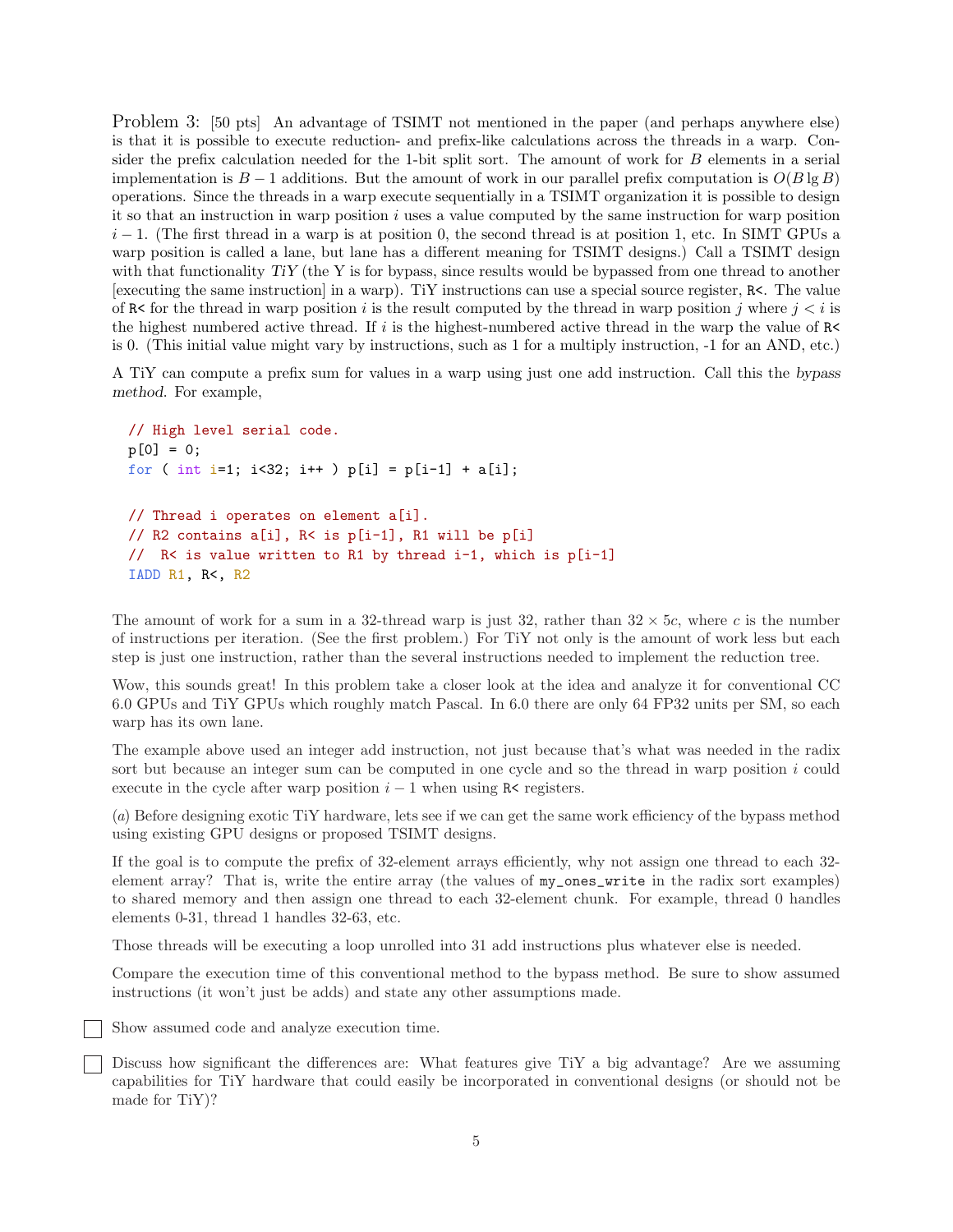(b) The bypass method described above efficiently finds the prefix sum within a warp. How should the prefix sum between warps be computed in a TiY? Assume 32-warp blocks of 32-thread warps and a two resident blocks per SM. Based on an assumed number of instructions or syncthreads latency, try to find a break-even point where the bypass method and the tree method take the same amount of time for the inter-warp prefix. (Don't forget that the amount of work to do for the inter-warp computation is much less since each block computes a prefix of  $B/32$  items. In the intra-warp prefix computation, done using the bypass method, each block computes  $B/32$  prefix sums, each of 32 items.)

TSIMT can execute a parallel prefix computation more efficiently than conventional GPUs. This won't work for the method used in the class code. Either base your answer on the classroom code, or find a method that uses  $O(N)$  work to find the parallel prefix of N elements.

Outline method used.

Estimate execution time of inter-warp prefix.

State assumptions, such as the time for syncthreads.